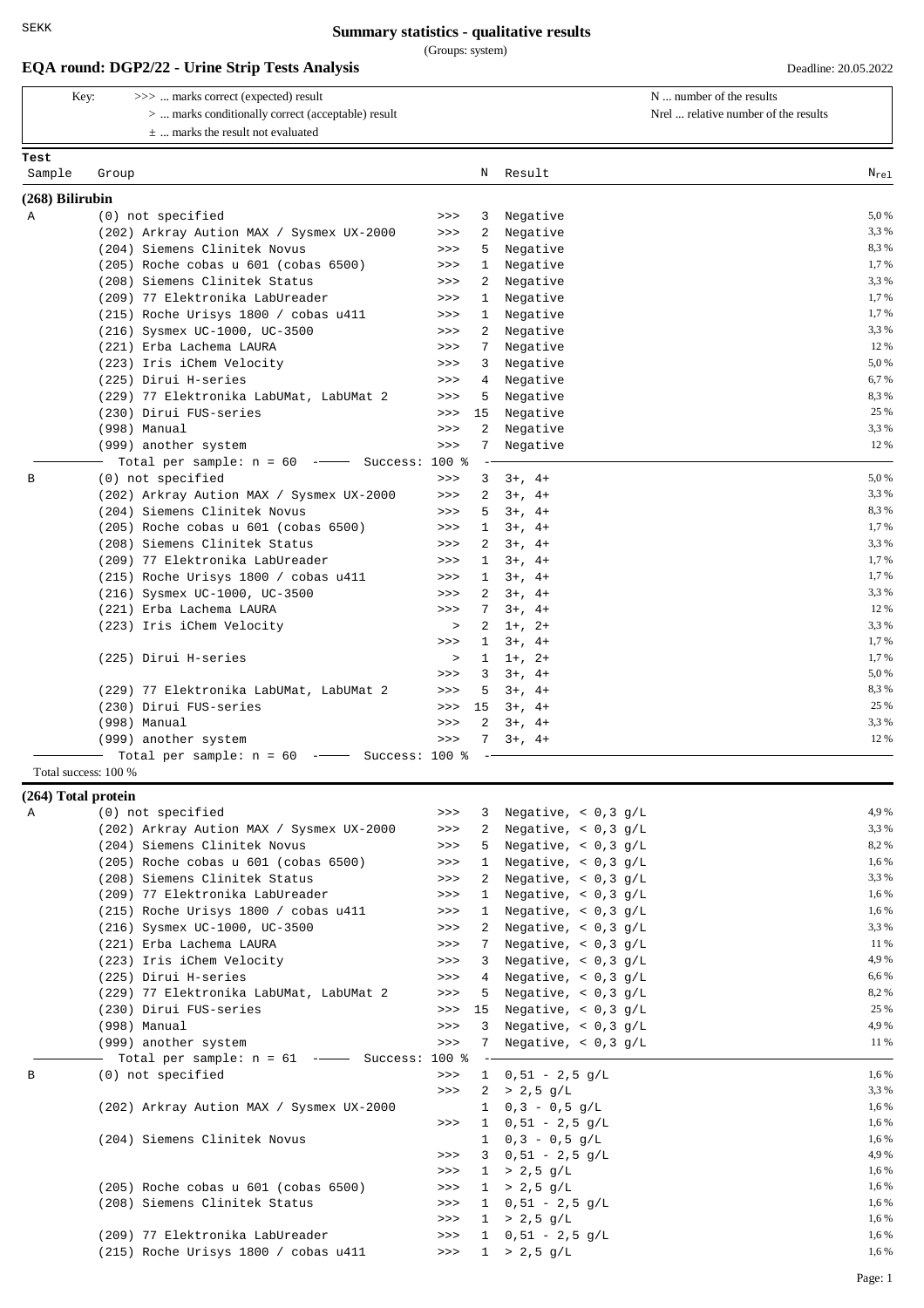(Groups: system)

|                                                 | $\sigma$             |
|-------------------------------------------------|----------------------|
| EQA round: DGP2/22 - Urine Strip Tests Analysis | Deadline: 20.05.2022 |

| Test<br>Sample      | Group |                                             |               | Ν              | Result                                  | $N_{re1}$ |
|---------------------|-------|---------------------------------------------|---------------|----------------|-----------------------------------------|-----------|
|                     |       |                                             |               |                |                                         |           |
| В                   |       | (216) Sysmex UC-1000, UC-3500               | >>            |                | $2 \t0,51 - 2,5 g/L$                    | 3,3 %     |
|                     |       | (221) Erba Lachema LAURA                    | >>            |                | 6 $0,51 - 2,5$ g/L                      | 9,8%      |
|                     |       |                                             | >>>           |                | $1 > 2,5$ g/L                           | 1,6 %     |
|                     |       | (223) Iris iChem Velocity                   | >>>           |                | 3 $0,51 - 2,5$ g/L                      | 4,9%      |
|                     |       | (225) Dirui H-series                        | >>            |                | 3 $0,51 - 2,5$ g/L                      | 4,9%      |
|                     |       |                                             | >>            |                | $1 > 2,5$ g/L                           | 1,6 %     |
|                     |       | (229) 77 Elektronika LabUMat, LabUMat 2     |               |                | $3 \t0, 3 - 0, 5 g/L$                   | 4,9%      |
|                     |       |                                             | >>            |                | $2 \t0,51 - 2,5 g/L$                    | 3,3 %     |
|                     |       | (230) Dirui FUS-series                      | >>            |                | $14$ 0,51 - 2,5 g/L                     | 23 %      |
|                     |       |                                             | >>>           |                | $1 > 2,5$ g/L                           | 1,6 %     |
|                     |       | (998) Manual                                | >>>           |                | $3 > 2,5$ g/L                           | 4,9%      |
|                     |       | (999) another system                        | >>            |                | $7 > 2,5$ g/L                           | 11 %      |
|                     |       | Total per sample: $n = 61$ -- Success: 92 % |               |                |                                         |           |
| Total success: 92 % |       |                                             |               |                |                                         |           |
| $(261)$ Glucose     |       |                                             |               |                |                                         |           |
| Α                   |       | (0) not specified                           | >>            | $\mathbf{2}$   | Negative, normal, $\leq$ 2,8 mmol/L     | 3,3 %     |
|                     |       |                                             |               | 1              | $11, 1 - 28$ mmol/L                     | 1,6 %     |
|                     |       |                                             |               |                |                                         | 3,3 %     |
|                     |       | (202) Arkray Aution MAX / Sysmex UX-2000    | >>            |                | 2 Negative, normal, <= 2,8 mmol/L       |           |
|                     |       | (204) Siemens Clinitek Novus                | >>            | 5              | Negative, normal, $\leq$ 2,8 mmol/L     | 8,2%      |
|                     |       | (205) Roche cobas u 601 (cobas 6500)        | >>            | $\mathbf{1}$   | Negative, normal, $\leq$ 2,8 mmol/L     | 1,6 %     |
|                     |       | (208) Siemens Clinitek Status               | >>            | 2              | Negative, normal, $\leq$ 2,8 mmol/L     | 3,3%      |
|                     |       | (209) 77 Elektronika LabUreader             | >>            | 1              | Negative, normal, $\leq$ 2,8 mmol/L     | 1,6 %     |
|                     |       | (215) Roche Urisys 1800 / cobas u411        | $>>>$         | 1              | Negative, normal, $\leq$ 2,8 mmol/L     | 1,6 %     |
|                     |       | (216) Sysmex UC-1000, UC-3500               | >>            | $\mathbf{2}$   | Negative, normal, $\leq$ 2,8 mmol/L     | 3,3 %     |
|                     |       | (221) Erba Lachema LAURA                    | >>            | 6              | Negative, normal, $\leq$ 2,8 mmol/L     | 9,8%      |
|                     |       |                                             |               |                | $1 \quad 2,81 - 11 \quad \text{mmol/L}$ | 1,6 %     |
|                     |       | (223) Iris iChem Velocity                   | >>            |                | 2 Negative, normal, <= 2,8 mmol/L       | 3,3 %     |
|                     |       |                                             |               | $\mathbf{1}$   | $2,81 - 11$ mmol/L                      | 1,6 %     |
|                     |       | (225) Dirui H-series                        | >>            | $4\phantom{0}$ | Negative, normal, $\leq$ 2,8 mmol/L     | 6,6 %     |
|                     |       |                                             | >>            |                | 3 Negative, normal, $\leq$ 2,8 mmol/L   | 4,9%      |
|                     |       | (229) 77 Elektronika LabUMat, LabUMat 2     |               |                |                                         | 3,3 %     |
|                     |       |                                             |               |                | $2$ $2,81 - 11$ mmol/L                  |           |
|                     |       | (230) Dirui FUS-series                      | >>            | 15             | Negative, normal, $\leq$ 2,8 mmol/L     | 25 %      |
|                     |       | (998) Manual                                | >>            | $\mathbf{1}$   | Negative, normal, $\leq$ 2,8 mmol/L     | 1,6 %     |
|                     |       |                                             |               |                | $2, 81 - 11$ mmol/L                     | 3,3 %     |
|                     |       | (999) another system                        | >>            | 3              | Negative, normal, $\leq$ 2,8 mmol/L     | 4,9%      |
|                     |       |                                             |               | 4              | $2,81 - 11$ mmol/L                      | 6,6 %     |
|                     |       | Total per sample: $n = 61$ -- Success: 82 % |               |                |                                         | 1,6 %     |
| В                   |       | (0) not specified                           |               |                | $1 \quad 2,81 - 11 \quad \text{mmol/L}$ |           |
|                     |       |                                             | $\, >$        |                | $1 \quad 11,1 - 28 \quad \text{mmol/L}$ | 1,6 %     |
|                     |       |                                             | >>>           |                | > 28 mmol/L                             | 1,6%      |
|                     |       | (202) Arkray Aution MAX / Sysmex UX-2000    | $\, >$        | 1              | $11,1 - 28$ mmol/L                      | 1,6 %     |
|                     |       |                                             | >>            |                | $1 > 28$ mmol/L                         | 1,6 %     |
|                     |       | (204) Siemens Clinitek Novus                |               | $\mathbf{1}$   | $2,81 - 11$ mmol/L                      | 1,6 %     |
|                     |       |                                             | $\geq$        |                | $2 \quad 11,1 - 28 \quad \text{mmol/L}$ | 3,3 %     |
|                     |       |                                             | >>            |                | $2 > 28$ mmol/L                         | 3,3 %     |
|                     |       | (205) Roche cobas u 601 (cobas 6500)        | >>            |                | $1 > 28$ mmol/L                         | 1,6 %     |
|                     |       | (208) Siemens Clinitek Status               | $\geq$        |                | $2 \quad 11,1 - 28 \quad \text{mmol/L}$ | 3,3%      |
|                     |       | (209) 77 Elektronika LabUreader             | >>            |                | $1 > 28$ mmol/L                         | 1,6 %     |
|                     |       | (215) Roche Urisys 1800 / cobas u411        | >>            |                | $1 > 28$ mmol/L                         | 1,6 %     |
|                     |       |                                             | $\rightarrow$ |                | $1 \quad 11.1 - 28 \quad \text{mmol/L}$ | 1,6 %     |
|                     |       | (216) Sysmex UC-1000, UC-3500               |               |                |                                         |           |
|                     |       |                                             | >>            |                | $1 > 28$ mmol/L                         | 1,6 %     |
|                     |       | (221) Erba Lachema LAURA                    |               |                | 1 Negative, normal, <= 2,8 mmol/L       | 1,6 %     |
|                     |       |                                             | $\, >$        |                | $6$ 11,1 - 28 mmol/L                    | 9,8%      |
|                     |       | (223) Iris iChem Velocity                   | $\, >$        |                | $1 \quad 11,1 - 28 \quad \text{mmol/L}$ | 1,6 %     |
|                     |       |                                             | >>            |                | $2 > 28$ mmol/L                         | 3,3 %     |
|                     |       | (225) Dirui H-series                        | $\, >$        |                | $4$ 11,1 - 28 mmol/L                    | 6,6 %     |
|                     |       | (229) 77 Elektronika LabUMat, LabUMat 2     | $\, >$        |                | $1 \quad 11,1 - 28 \quad \text{mmol/L}$ | 1,6 %     |
|                     |       |                                             | >>            |                | $4 > 28$ mmol/L                         | 6,6 %     |
|                     |       | (230) Dirui FUS-series                      | $\,>$         |                | $2 \quad 11,1 - 28 \quad \text{mmol/L}$ | 3,3 %     |
|                     |       |                                             |               |                | >>> $13$ > $28$ mmol/L                  | 21 %      |
|                     |       | (998) Manual                                | >>            |                | $3 > 28$ mmol/L                         | 4,9%      |
|                     |       | (999) another system                        |               |                | $1 \quad 2,81 - 11 \quad \text{mmol/L}$ | 1,6 %     |
|                     |       |                                             |               |                |                                         | 1,6 %     |
|                     |       |                                             | $\geq$        |                | $1 \quad 11,1 - 28 \quad \text{mmol/L}$ | 8,2%      |
|                     |       |                                             | >>            |                | $5 > 28$ mmol/L                         |           |

**(275) hCG**

A (208) Siemens Clinitek Status >>> 1 Negative 20 % (998) Manual  $\longrightarrow$  30 % and 80 % and 80 % and 80 % and 80 % and 80 % and 80 % and 80 % and 80 % and 80 % and 80 % and 80 % and 80 % and 80 % and 80 % and 80 % and 80 % and 80 % and 80 % and 80 % and 80 % and 80 % and 80 % a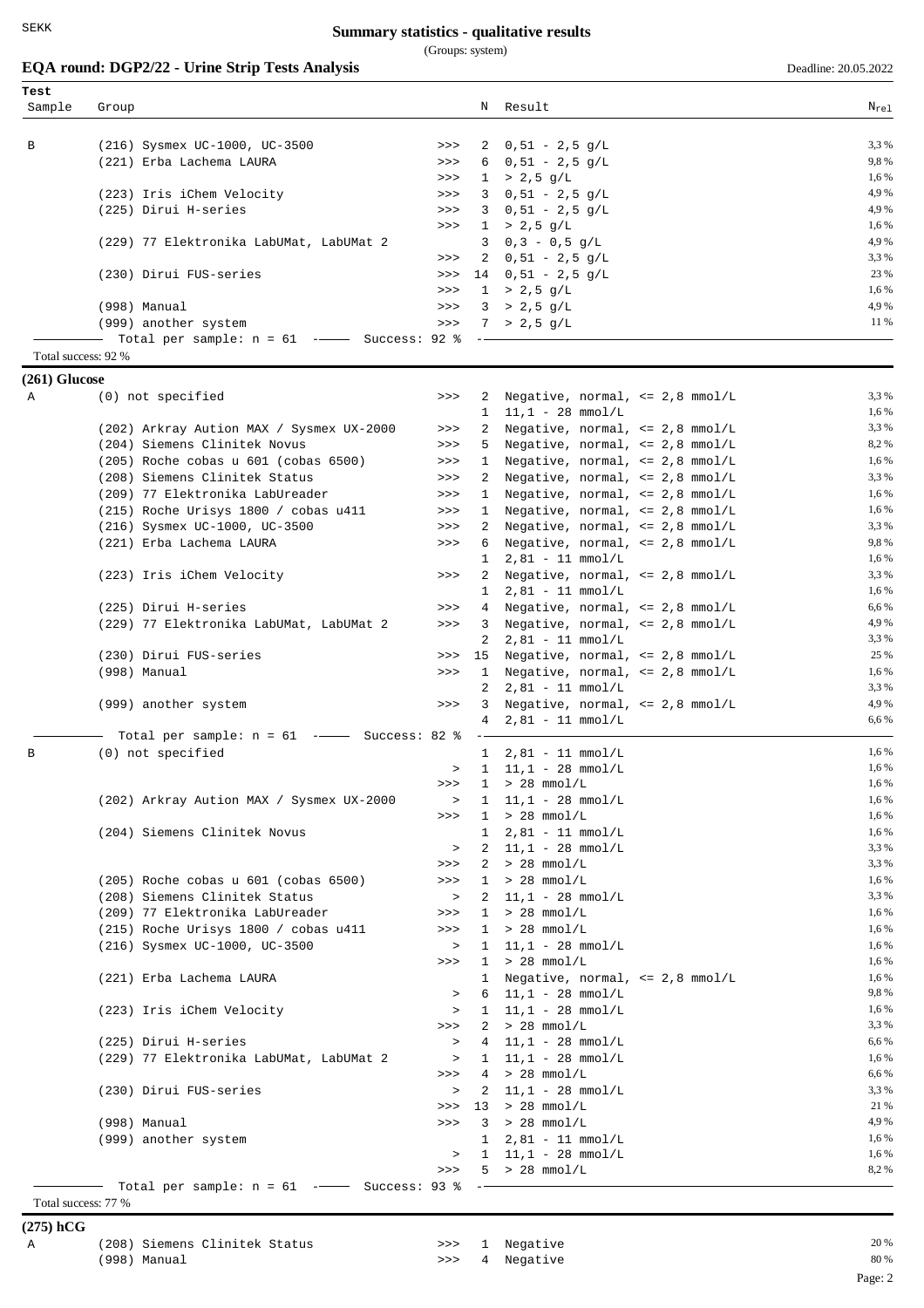(Groups: system)

|                     | EQA round: DGP2/22 - Urine Strip Tests Analysis                          |                 |                              |                                                            | Deadline: 20.05.2022 |
|---------------------|--------------------------------------------------------------------------|-----------------|------------------------------|------------------------------------------------------------|----------------------|
| Test<br>Sample      | Group                                                                    |                 | N                            | Result                                                     | $N_{re1}$            |
|                     | Total per sample: $n = 5$ -<br>Success: 100 %                            |                 |                              |                                                            |                      |
| В                   | (208) Siemens Clinitek Status<br>(998) Manual                            | >><br>>>        | $\mathbf{1}$<br>4            | Positive<br>Positive                                       | 20 %<br>80 %         |
|                     | Total per sample: $n = 5$ ----<br>Success: 100 %                         |                 |                              |                                                            |                      |
|                     | Total success: 100 %                                                     |                 |                              |                                                            |                      |
|                     | (263) Ketone bodies                                                      |                 |                              |                                                            |                      |
| Α                   | (0) not specified                                                        | >>              | 2                            | Negative, $\leq 0.5$ mmol/L                                | 3,3 %                |
|                     |                                                                          |                 |                              | $1 \t1+$ , $2+$                                            | 1,6 %                |
|                     | (202) Arkray Aution MAX / Sysmex UX-2000                                 | >>              | 2                            | Negative, $\leq 0.5$ mmol/L                                | 3,3 %                |
|                     | (204) Siemens Clinitek Novus                                             | >>              | 5                            | Negative, $\leq 0.5$ mmol/L                                | 8,2%<br>1,6 %        |
|                     | (205) Roche cobas u 601 (cobas 6500)<br>(208) Siemens Clinitek Status    | $>>>$<br>$>>>$  | $\mathbf{1}$<br>$\mathbf{2}$ | Negative, $\leq 0.5$ mmol/L<br>Negative, $\leq 0.5$ mmol/L | 3,3 %                |
|                     | (209) 77 Elektronika LabUreader                                          | $>>>$           | $\mathbf{1}$                 | Negative, $\leq 0.5$ mmol/L                                | 1,6 %                |
|                     | (215) Roche Urisys 1800 / cobas u411                                     | $>>>$           | $\mathbf{1}$                 | Negative, $\leq 0.5$ mmol/L                                | 1,6 %                |
|                     | (216) Sysmex UC-1000, UC-3500                                            | $>>>$           | 2                            | Negative, $\leq 0.5$ mmol/L                                | 3,3 %                |
|                     | (221) Erba Lachema LAURA                                                 | $>>>$           | 7                            | Negative, $\leq 0.5$ mmol/L                                | 11 %                 |
|                     | (223) Iris iChem Velocity                                                | $>>>$           | 3                            | Negative, $\leq 0.5$ mmol/L                                | 4,9%                 |
|                     | (225) Dirui H-series<br>(229) 77 Elektronika LabUMat, LabUMat 2          | >><br>>>        | 4<br>5                       | Negative, $\leq 0.5$ mmol/L<br>Negative, $\leq 0.5$ mmol/L | 6,6 %<br>8,2%        |
|                     | (230) Dirui FUS-series                                                   | $>>>$           | 15                           | Negative, $\leq 0.5$ mmol/L                                | 25 %                 |
|                     | (998) Manual                                                             | >>              | 3                            | Negative, $\leq 0.5$ mmol/L                                | 4,9%                 |
|                     | (999) another system                                                     | >>              | 7                            | Negative, $\leq 0.5$ mmol/L                                | 11 %                 |
|                     | Total per sample: $n = 61$ -- Success: 98 %                              |                 |                              |                                                            |                      |
| В                   | (0) not specified                                                        | >>              | 2                            | $1+$ , 2+                                                  | 3,3 %                |
|                     |                                                                          | $\, >$          | $\mathbf{1}$                 | $3+, 4+$                                                   | 1,6 %<br>3,3 %       |
|                     | (202) Arkray Aution MAX / Sysmex UX-2000<br>(204) Siemens Clinitek Novus | $\, > \,$<br>>> | 2<br>5                       | $3+, 4+$<br>$1+, 2+$                                       | 8,2%                 |
|                     | (205) Roche cobas u 601 (cobas 6500)                                     | $\, >$          | 1                            | $3+, 4+$                                                   | 1,6 %                |
|                     | (208) Siemens Clinitek Status                                            | >>              | 2                            | $1+, 2+$                                                   | 3,3 %                |
|                     | (209) 77 Elektronika LabUreader                                          | >>              |                              | $1 \t1+$ , $2+$                                            | 1,6 %                |
|                     | (215) Roche Urisys 1800 / cobas u411                                     | $\geq$          | 1                            | $3+, 4+$                                                   | 1,6 %                |
|                     | (216) Sysmex UC-1000, UC-3500                                            |                 | $\mathbf{1}$                 | Negative, $\leq 0.5$ mmol/L                                | 1,6 %<br>1,6 %       |
|                     | (221) Erba Lachema LAURA                                                 | >><br>>>        | 6                            | $1 \t1+$ , $2+$<br>$1+$ , 2+                               | 9,8%                 |
|                     |                                                                          | $\, >$          | 1                            | $3+, 4+$                                                   | 1,6 %                |
|                     | (223) Iris iChem Velocity                                                | $>>>$           |                              | $3 \t1+$ , $2+$                                            | 4,9%                 |
|                     | (225) Dirui H-series                                                     | >>              | 4                            | $1+$ , 2+                                                  | 6,6%                 |
|                     | (229) 77 Elektronika LabUMat, LabUMat 2                                  | >>              | 5                            | $1+, 2+$                                                   | 8,2%                 |
|                     | (230) Dirui FUS-series                                                   | >>><br>$\geq$   | 7                            | $1+$ , 2+<br>$3+, 4+$                                      | 13 %<br>11 %         |
|                     | (998) Manual                                                             | >>              |                              | $1 \t1+$ , $2+$                                            | 1,6 %                |
|                     |                                                                          | $\geq$          | 2                            | $3+, 4+$                                                   | 3,3 %                |
|                     | (999) another system                                                     | >>              |                              | $7 \t1+$ , 2+                                              | 11 %                 |
|                     | Total per sample: $n = 61$ -- Success: 98 %                              |                 |                              |                                                            |                      |
| Total success: 97 % |                                                                          |                 |                              |                                                            |                      |
| $(272)$ Blood       |                                                                          |                 |                              |                                                            |                      |
| Α                   | (0) not specified                                                        | >>              | 3                            | Negative                                                   | 4,9%                 |
|                     | (202) Arkray Aution MAX / Sysmex UX-2000                                 | $>>>$           | 2                            | Negative                                                   | 3,3 %                |
|                     | (204) Siemens Clinitek Novus<br>(205) Roche cobas u 601 (cobas 6500)     | $>>>$<br>$>>>$  | 5<br>$\mathbf{1}$            | Negative<br>Negative                                       | 8,2%<br>1,6 %        |
|                     | (208) Siemens Clinitek Status                                            | $>>>$           | 2                            | Negative                                                   | 3,3%                 |
|                     | (209) 77 Elektronika LabUreader                                          | $>>>$           | $\mathbf{1}$                 | Negative                                                   | 1,6 %                |
|                     | (215) Roche Urisys 1800 / cobas u411                                     | >>              | $\mathbf{1}$                 | Negative                                                   | 1,6 %                |
|                     | (216) Sysmex UC-1000, UC-3500                                            | >>              | 2                            | Negative                                                   | 3,3 %                |
|                     | (221) Erba Lachema LAURA                                                 | >>              | 7                            | Negative                                                   | 11 %                 |
|                     | (223) Iris iChem Velocity                                                | >>              | 3                            | Negative                                                   | 4,9%<br>6,6 %        |
|                     | (225) Dirui H-series<br>(229) 77 Elektronika LabUMat, LabUMat 2          | >><br>$>>>$     | 4<br>5                       | Negative<br>Negative                                       | 8,2%                 |
|                     | (230) Dirui FUS-series                                                   | >>              | 15                           | Negative                                                   | 25 %                 |
|                     | (998) Manual                                                             | $>>>$           | $\mathbf{3}$                 | Negative                                                   | 4,9%                 |
|                     | (999) another system                                                     | >>              | 6                            | Negative                                                   | 9,8%                 |
|                     |                                                                          |                 | $\mathbf{1}$                 | $> 50$ ery/µL                                              | 1,6 %                |
|                     | Total per sample: $n = 61$ -- Success: 98 %                              |                 |                              |                                                            |                      |
| В                   | (0) not specified                                                        | $>>>$           |                              | 1 Negative<br>$2 > 50$ ery/µL                              | 1,6 %<br>3,3 %       |
|                     | (202) Arkray Aution MAX / Sysmex UX-2000                                 |                 | $\mathbf{1}$                 | $5 - 12 \, \text{ery/}\mu\text{L}$                         | 1,6 %                |
|                     |                                                                          | >>              | 1                            | $> 50$ ery/µL                                              | 1,6 %                |
|                     | (204) Siemens Clinitek Novus                                             | $\, > \,$       |                              | $1 \t 13 - 50 \text{ery/}\mu L$                            | 1,6 %                |
|                     |                                                                          | $>>>$           |                              | $4 > 50$ ery/µL                                            | 6,6%                 |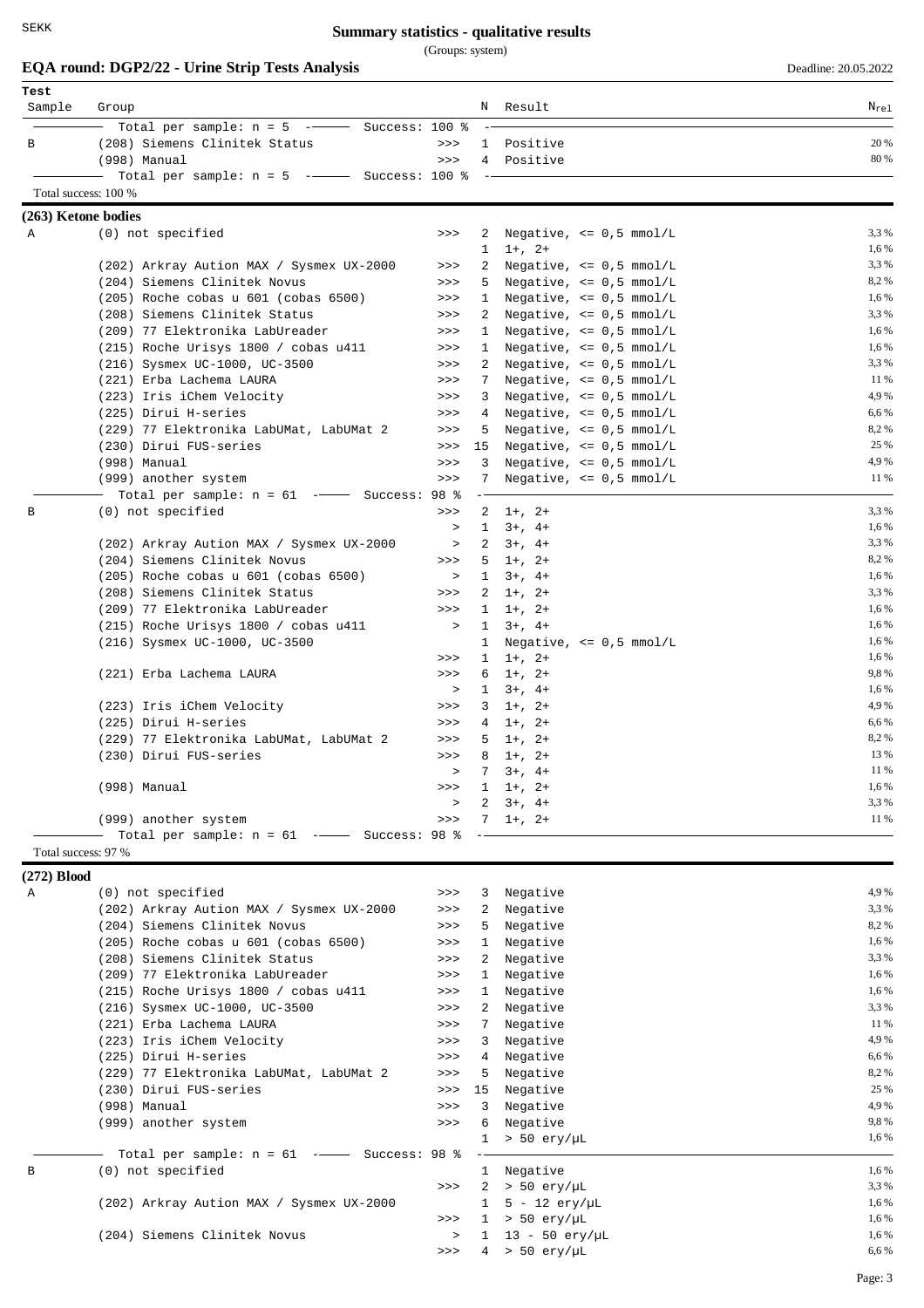(Groups: system)

# **EQA round: DGP2/22 - Urine Strip Tests Analysis** Deadline: 20.05.2022

| Test                |                                             |        |              |                                  |                  |
|---------------------|---------------------------------------------|--------|--------------|----------------------------------|------------------|
| Sample              | Group                                       |        | Ν            | Result                           | $N_{\text{rel}}$ |
|                     |                                             |        |              |                                  |                  |
|                     |                                             |        |              |                                  | 1,6 %            |
| В                   | (205) Roche cobas u 601 (cobas 6500)        | $>>>$  |              | $1 > 50$ ery/µL                  | 3,3 %            |
|                     | (208) Siemens Clinitek Status               | >>     |              | $2 > 50$ ery/µL                  | 1,6 %            |
|                     | (209) 77 Elektronika LabUreader             | >>     |              | $1 > 50$ ery/µL                  |                  |
|                     | (215) Roche Urisys 1800 / cobas u411        | >>     | $\mathbf{1}$ | $> 50~e$ ry/µL                   | 1,6 %            |
|                     | (216) Sysmex UC-1000, UC-3500               | >>     | 2            | $> 50$ ery/µL                    | 3,3 %            |
|                     | (221) Erba Lachema LAURA                    | >>     | 7            | $> 50$ ery/µL                    | 11 %             |
|                     | (223) Iris iChem Velocity                   | >>     | 3            | $> 50$ ery/uL                    | 4,9%             |
|                     | (225) Dirui H-series                        | >>     |              | $4 > 50$ ery/µL                  | 6,6 %            |
|                     | (229) 77 Elektronika LabUMat, LabUMat 2     | >>     |              | $5 > 50$ ery/µL                  | 8,2%             |
|                     | (230) Dirui FUS-series                      | $\, >$ | $\mathbf{1}$ | $13 - 50 \text{ery}/\mu\text{L}$ | 1,6 %            |
|                     |                                             | >>     | 14           | $> 50~e$ ry/µL                   | 23 %             |
|                     | (998) Manual                                | >>     | 3            | $> 50$ ery/µL                    | 4,9%             |
|                     | (999) another system                        | >>     |              | $7 > 50$ ery/µL                  | 11 %             |
|                     | Total per sample: $n = 61$ -- Success: 97 % |        |              |                                  |                  |
| Total success: 95 % |                                             |        |              |                                  |                  |
|                     |                                             |        |              |                                  |                  |
| (270) WBC           |                                             |        |              |                                  |                  |
| Α                   | (0) not specified                           | >>     | 3            | Negative                         | 5,4 %            |
|                     | (202) Arkray Aution MAX / Sysmex UX-2000    | >>     | 2            | Negative                         | 3,6 %            |
|                     | (204) Siemens Clinitek Novus                | >>     | 5            | Negative                         | 8,9%             |
|                     | (208) Siemens Clinitek Status               | >>     | 2            | Negative                         | 3,6 %            |
|                     | (209) 77 Elektronika LabUreader             | >>     | $\mathbf{1}$ | Negative                         | 1,8%             |
|                     |                                             |        |              |                                  | 1,8%             |
|                     | (215) Roche Urisys 1800 / cobas u411        | >>     | $\mathbf{1}$ | Negative                         |                  |
|                     | (216) Sysmex UC-1000, UC-3500               | >>     | 2            | Negative                         | 3,6 %            |
|                     | (221) Erba Lachema LAURA                    | >>     | 7            | Negative                         | 13 %             |
|                     | (223) Iris iChem Velocity                   | >>     | 3            | Negative                         | 5,4 %            |
|                     | (225) Dirui H-series                        | >>     | 4            | Negative                         | 7,1 %            |
|                     | (229) 77 Elektronika LabUMat, LabUMat 2     | >>     | 5            | Negative                         | 8,9%             |
|                     | (230) Dirui FUS-series                      | >>     | 15           | Negative                         | 27 %             |
|                     | (999) another system                        | >>     | 5            | Negative                         | 8,9%             |
|                     |                                             |        | 1            | $10 - 50$ leu/µL                 | 1,8%             |
|                     | Total per sample: $n = 56$ -- Success: 98 % |        |              |                                  |                  |
| В                   | (0) not specified                           | >>     | $\mathbf{2}$ | $51 - 250$ leu/µL                | 3,6%             |
|                     |                                             | >>     |              | $1 > 250$ leu/µL                 | 1,8%             |
|                     | (202) Arkray Aution MAX / Sysmex UX-2000    | >>     | $\mathbf{1}$ | $51 - 250$ leu/µL                | 1,8%             |
|                     |                                             | >>     | $\mathbf{1}$ | $> 250$ leu/µL                   | 1,8%             |
|                     |                                             |        |              |                                  |                  |
|                     | (204) Siemens Clinitek Novus                | >>     | $\mathbf{1}$ | $51 - 250$ leu/µL                | 1,8%             |
|                     |                                             | >>     | $4\degree$   | $> 250$ leu/µL                   | 7,1 %            |
|                     | (208) Siemens Clinitek Status               | >>     | $\mathbf{1}$ | $51 - 250$ leu/µL                | 1,8%             |
|                     |                                             | >>     | 1            | $> 250$ leu/µL                   | 1,8%             |
|                     | (209) 77 Elektronika LabUreader             | $\, >$ | 1            | 10 - 50 leu/µL                   | 1,8%             |
|                     | (215) Roche Urisys 1800 / cobas u411        | >>     | 1            | $> 250$ leu/µL                   | 1,8%             |
|                     | (216) Sysmex UC-1000, UC-3500               | $\, >$ | $\mathbf{1}$ | $10 - 50$ leu/µL                 | 1,8%             |
|                     |                                             | >>     | $\mathbf{1}$ | $51 - 250$ leu/µL                | 1,8%             |
|                     | (221) Erba Lachema LAURA                    | >>     | 7            | $> 250$ leu/µL                   | 13 %             |
|                     | (223) Iris iChem Velocity                   |        | 2            | Negative                         | 3,6%             |
|                     |                                             | >>     |              | $1 > 250$ leu/µL                 | 1,8%             |
|                     | (225) Dirui H-series                        | >>     |              | 4 51 - 250 leu/µL                | 7,1 %            |
|                     | (229) 77 Elektronika LabUMat, LabUMat 2     | >>     | 1            | $51 - 250$ leu/µL                | 1,8%             |
|                     |                                             |        |              |                                  | 7,1 %            |
|                     |                                             | >>     |              | $4 > 250$ leu/µL                 |                  |
|                     | (230) Dirui FUS-series                      | $\, >$ | $\mathbf{1}$ | $10 - 50$ leu/µL                 | 1,8%             |
|                     |                                             | >>     | 13           | $51 - 250$ leu/µL                | 23 %             |
|                     |                                             | >>     | 1            | > 250 leu/µL                     | 1,8%             |
|                     | (999) another system                        | >>     |              | 2 51 - 250 leu/µL                | 3,6 %            |
|                     |                                             | >>     |              | $4 > 250 \text{ leu/µL}$         | 7,1 %            |
|                     | Total per sample: $n = 56$ -- Success: 96 % |        |              |                                  |                  |
| Total success: 95 % |                                             |        |              |                                  |                  |
|                     |                                             |        |              |                                  |                  |
| $(274)$ Nitrite     |                                             |        |              |                                  |                  |
| Α                   | (0) not specified                           | >>     | 2            | Negative                         | 3,3 %            |
|                     |                                             |        | $\mathbf{1}$ | Positive                         | 1,7 %            |
|                     | (202) Arkray Aution MAX / Sysmex UX-2000    | >>     | $\mathbf{2}$ | Negative                         | 3,3 %            |
|                     | (204) Siemens Clinitek Novus                | >>     | 5.           | Negative                         | 8,3%             |
|                     | (205) Roche cobas u 601 (cobas 6500)        | >>     | $\mathbf{1}$ | Negative                         | 1,7 %            |
|                     | (208) Siemens Clinitek Status               | >>     | 2            | Negative                         | 3,3 %            |
|                     | (209) 77 Elektronika LabUreader             | >>     | $\mathbf{1}$ | Negative                         | 1,7 %            |
|                     | (215) Roche Urisys 1800 / cobas u411        |        | $\mathbf{1}$ |                                  | 1,7 %            |
|                     |                                             | >>>    |              | Negative                         |                  |
|                     | (216) Sysmex UC-1000, UC-3500               | >>     | 2            | Negative                         | 3,3 %            |
|                     | (221) Erba Lachema LAURA                    | >>     | 7            | Negative                         | 12 %             |
|                     | (223) Iris iChem Velocity                   | >>     |              | 3 Negative                       | 5,0%             |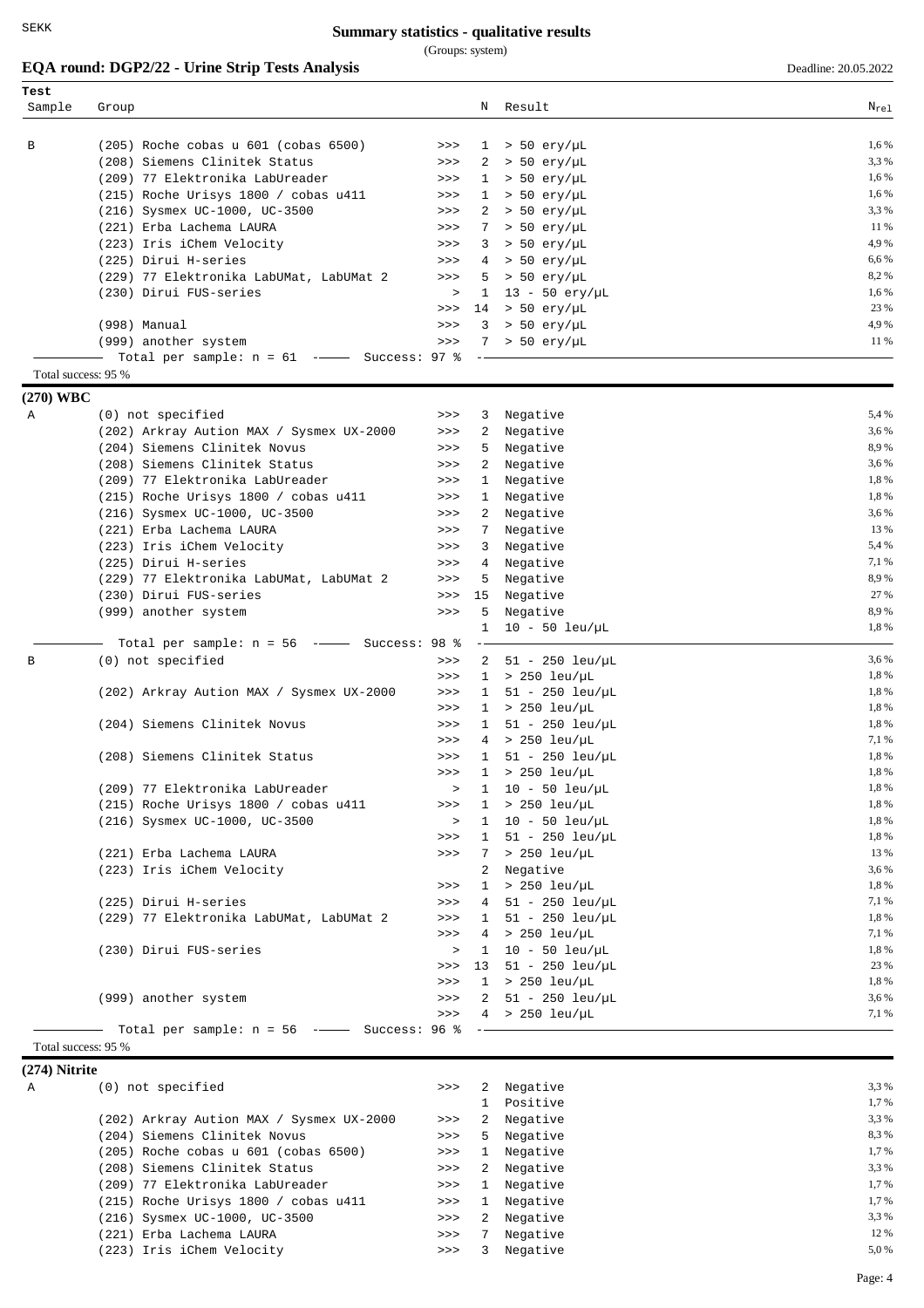(Groups: system)

# **EQA round: DGP2/22 - Urine Strip Tests Analysis** Deadline: 20.05.2022

| Test                |                                              |           |                |               |                   |
|---------------------|----------------------------------------------|-----------|----------------|---------------|-------------------|
| Sample              | Group                                        |           | Ν              | Result        | $\rm N_{\rm rel}$ |
|                     |                                              |           |                |               |                   |
| Α                   | (225) Dirui H-series                         | >>        | 4              | Negative      | 6,7%              |
|                     | (229) 77 Elektronika LabUMat, LabUMat 2      | >>        | 5              |               | 8,3%              |
|                     | (230) Dirui FUS-series                       |           |                | Negative      | 25 %              |
|                     |                                              | >>        | 15             | Negative      |                   |
|                     | (998) Manual                                 | >>        | 2              | Negative      | 3,3 %             |
|                     | (999) another system                         | >>        | 7              | Negative      | 12 %              |
|                     | Total per sample: $n = 60$ -- Success: 98 %  |           |                |               |                   |
| B                   | (0) not specified                            | >>        |                | 3 Positive    | 5,0%              |
|                     | (202) Arkray Aution MAX / Sysmex UX-2000     | >>        |                | 2 Positive    | 3,3 %             |
|                     | (204) Siemens Clinitek Novus                 | >>        | 5.             | Positive      | 8,3%              |
|                     | (205) Roche cobas u 601 (cobas 6500)         | >>        | 1              | Positive      | 1,7%              |
|                     | (208) Siemens Clinitek Status                | $>>>$     | 2              | Positive      | 3,3 %             |
|                     | (209) 77 Elektronika LabUreader              | $>>>$     |                | 1 Positive    | 1,7%              |
|                     | (215) Roche Urisys 1800 / cobas u411         | $>>>$     |                | 1 Positive    | 1,7%              |
|                     |                                              | >>        |                | 2 Positive    | 3,3 %             |
|                     | (216) Sysmex UC-1000, UC-3500                |           |                |               | 12 %              |
|                     | (221) Erba Lachema LAURA                     | $>>>$     | 7              | Positive      |                   |
|                     | (223) Iris iChem Velocity                    | $>>>$     |                | 3 Positive    | 5,0%              |
|                     | (225) Dirui H-series                         | $>>>$     |                | 4 Positive    | 6,7%              |
|                     | (229) 77 Elektronika LabUMat, LabUMat 2      | $>>>$     | 5              | Positive      | 8,3%              |
|                     | (230) Dirui FUS-series                       | >>        | 15             | Positive      | 25 %              |
|                     | (998) Manual                                 | >>        |                | 2 Positive    | 3,3 %             |
|                     | (999) another system                         | >>        |                | 7 Positive    | 12 %              |
|                     | Total per sample: $n = 60$ -- Success: 100 % |           |                |               |                   |
| Total success: 98 % |                                              |           |                |               |                   |
|                     |                                              |           |                |               |                   |
| $(273)$ pH          |                                              |           |                |               |                   |
| Α                   | (0) not specified                            |           | 2              | $5,0$         | 3,3 %             |
|                     |                                              | $\, >$    | 1              | 6,0           | 1,6 %             |
|                     | (202) Arkray Aution MAX / Sysmex UX-2000     | >>        | 1              | 6, 5          | 1,6 %             |
|                     |                                              | $\, >$    | $\mathbf{1}$   | 7,0           | 1,6 %             |
|                     | (204) Siemens Clinitek Novus                 | >>        | 1              | $6, 5$        | 1,6 %             |
|                     |                                              | $\, >$    | 4              | 7,0           | 6,6 %             |
|                     | (205) Roche cobas u 601 (cobas 6500)         |           | 1              | 7,0           | 1,6 %             |
|                     |                                              | $\, >$    |                |               |                   |
|                     | (208) Siemens Clinitek Status                | $\, >$    | 2              | 7,0           | 3,3 %             |
|                     | (209) 77 Elektronika LabUreader              | $\, >$    | 1              | 6,0           | 1,6 %             |
|                     | (215) Roche Urisys 1800 / cobas u411         | $\, >$    | 1              | 7,0           | 1,6 %             |
|                     | (216) Sysmex UC-1000, UC-3500                | $>>>$     | 2              | 6, 5          | 3,3 %             |
|                     | (221) Erba Lachema LAURA                     | $\, >$    | 2              | 6,0           | 3,3 %             |
|                     |                                              | >>        | 4              | 6, 5          | 6,6 %             |
|                     |                                              | $\, >$    | 1              | 7,0           | 1,6 %             |
|                     | (223) Iris iChem Velocity                    | $\, >$    | 1              | 6,0           | 1,6 %             |
|                     |                                              | $\, >$    | 2              | 7,0           | 3,3 %             |
|                     | (225) Dirui H-series                         | $\, >$    | $\overline{a}$ | $6,0$         | 3,3 %             |
|                     |                                              | >>        |                | 2, 6, 5       | 3,3 %             |
|                     | (229) 77 Elektronika LabUMat, LabUMat 2      | >>        |                | 4, 6, 5       | 6,6%              |
|                     |                                              | $\geq$    |                | 1, 7, 0       | 1,6%              |
|                     |                                              |           |                |               |                   |
|                     | (230) Dirui FUS-series                       | $\, >$    |                | 6, 6, 0       | 9,8%              |
|                     |                                              | >>        |                | 96,5          | 15 %              |
|                     | (998) Manual                                 | $\, >$    |                | 1, 5, 5       | 1,6 %             |
|                     |                                              | $\geq$    |                | 2, 6, 0       | 3,3%              |
|                     | (999) another system                         |           | 1              | 5,0           | 1,6 %             |
|                     |                                              | $\geq$    |                | 3, 6, 0       | 4,9%              |
|                     |                                              | >>        |                | 2, 6, 5       | 3,3 %             |
|                     |                                              | $\, >$    |                | 1, 7, 0       | 1,6 %             |
|                     | Total per sample: $n = 61$ -- Success: 95 %  |           |                |               |                   |
| В                   | (0) not specified                            |           | $\mathbf{2}$   | 5,0           | 3,3 %             |
|                     |                                              | >>>       |                | 1, 7, 0       | 1,6 %             |
|                     |                                              |           |                |               | 3,3 %             |
|                     | (202) Arkray Aution MAX / Sysmex UX-2000     | >>>       |                | 2, 7, 0       | 8,2%              |
|                     | (204) Siemens Clinitek Novus                 | >>>       |                | 5, 7, 0       |                   |
|                     | (205) Roche cobas u 601 (cobas 6500)         | >>>       |                | 1, 7, 0       | 1,6 %             |
|                     | (208) Siemens Clinitek Status                | >>>       |                | 2, 7, 0       | 3,3 %             |
|                     | (209) 77 Elektronika LabUreader              | >         |                | $1 \quad 6,0$ | 1,6%              |
|                     | (215) Roche Urisys 1800 / cobas u411         | >>>       |                | 1, 7, 0       | 1,6 %             |
|                     | (216) Sysmex UC-1000, UC-3500                | >>        |                | 2, 7, 0       | 3,3%              |
|                     | (221) Erba Lachema LAURA                     | $\,>$     |                | 1, 6, 5       | 1,6 %             |
|                     |                                              | >>        |                | 6, 7, 0       | 9,8%              |
|                     |                                              |           |                |               | 3,3%              |
|                     | (223) Iris iChem Velocity                    | $\geq$    |                | 2, 6, 5       |                   |
|                     |                                              | >>        |                | 1, 7, 0       | 1,6 %             |
|                     | (225) Dirui H-series                         | $\, > \,$ |                | $1 \quad 6,0$ | 1,6 %             |
|                     |                                              | $\, >$    |                | 3, 6, 5       | 4,9%              |
|                     | (229) 77 Elektronika LabUMat, LabUMat 2      | $\geq$    |                | 4 6, 5        | 6,6 %             |